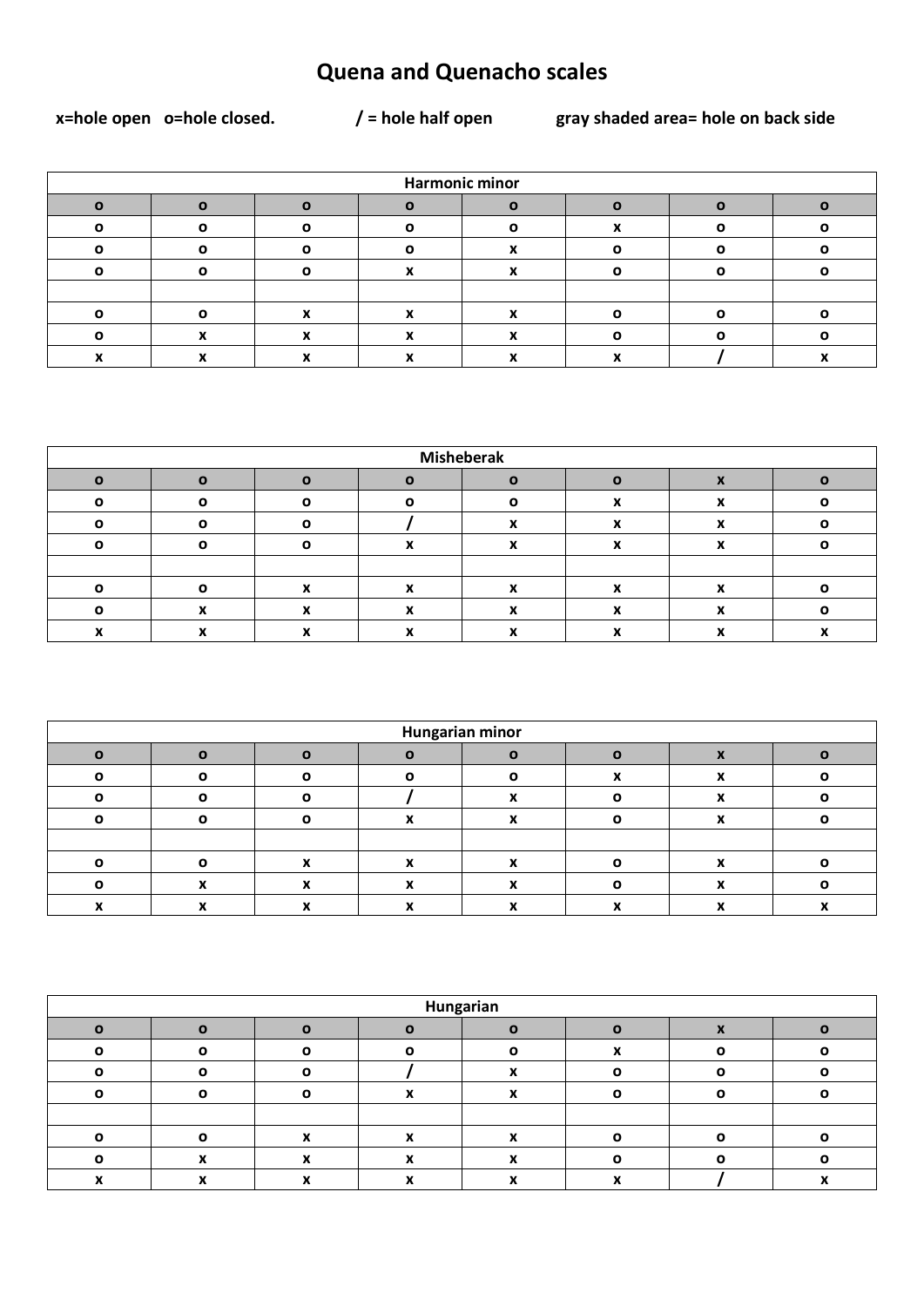| <b>Byzantine (Double Harmonic minor)</b> |  |  |  |  |  |  |  |  |  |  |
|------------------------------------------|--|--|--|--|--|--|--|--|--|--|
|                                          |  |  |  |  |  |  |  |  |  |  |
|                                          |  |  |  |  |  |  |  |  |  |  |
|                                          |  |  |  |  |  |  |  |  |  |  |
|                                          |  |  |  |  |  |  |  |  |  |  |
|                                          |  |  |  |  |  |  |  |  |  |  |
|                                          |  |  |  |  |  |  |  |  |  |  |
|                                          |  |  |  |  |  |  |  |  |  |  |
|                                          |  |  |  |  |  |  |  |  |  |  |

| <b>Spanish Gypsy (Phrygian Dominant)</b> |  |  |  |  |  |  |  |  |  |  |
|------------------------------------------|--|--|--|--|--|--|--|--|--|--|
|                                          |  |  |  |  |  |  |  |  |  |  |
|                                          |  |  |  |  |  |  |  |  |  |  |
|                                          |  |  |  |  |  |  |  |  |  |  |
|                                          |  |  |  |  |  |  |  |  |  |  |
|                                          |  |  |  |  |  |  |  |  |  |  |
|                                          |  |  |  |  |  |  |  |  |  |  |
|                                          |  |  |  |  |  |  |  |  |  |  |
|                                          |  |  |  |  |  |  |  |  |  |  |

| Persian |  |  |  |  |  |  |  |  |  |  |
|---------|--|--|--|--|--|--|--|--|--|--|
|         |  |  |  |  |  |  |  |  |  |  |
|         |  |  |  |  |  |  |  |  |  |  |
|         |  |  |  |  |  |  |  |  |  |  |
|         |  |  |  |  |  |  |  |  |  |  |
|         |  |  |  |  |  |  |  |  |  |  |
|         |  |  |  |  |  |  |  |  |  |  |
|         |  |  |  |  |  |  |  |  |  |  |
|         |  |  |  |  |  |  |  |  |  |  |

| Pentatonic minor (Native American, Shakuhachi) |                    |                    |                         |              |                    |  |  |  |  |
|------------------------------------------------|--------------------|--------------------|-------------------------|--------------|--------------------|--|--|--|--|
| $\mathbf{o}$                                   | $\mathbf{o}$       | $\mathbf{o}$       | $\mathbf{o}$            | $\mathbf{o}$ | $\mathbf{o}$       |  |  |  |  |
| $\mathbf{o}$                                   | $\mathbf{o}$       | $\mathbf{o}$       | $\mathbf{o}$            | $\mathbf{o}$ | $\mathbf{o}$       |  |  |  |  |
| $\mathbf{o}$                                   | $\mathbf{o}$       | $\mathbf o$        | $\boldsymbol{x}$        | $\mathbf{o}$ | $\mathbf 0$        |  |  |  |  |
| $\mathbf{o}$                                   | $\mathbf{o}$       | X                  | X                       | $\mathbf{o}$ | $\mathbf{o}$       |  |  |  |  |
|                                                |                    |                    |                         |              |                    |  |  |  |  |
| $\mathbf{o}$                                   | X                  | X                  | X                       | $\mathbf{o}$ | $\mathbf 0$        |  |  |  |  |
| $\mathbf{o}$                                   | X                  | X                  | $\boldsymbol{x}$        | $\mathbf{o}$ | $\mathbf{o}$       |  |  |  |  |
| $\boldsymbol{x}$                               | X                  | X                  | X                       | $\mathbf{o}$ | X                  |  |  |  |  |
|                                                |                    |                    |                         |              |                    |  |  |  |  |
|                                                |                    |                    | <b>Pentatonic Major</b> |              |                    |  |  |  |  |
| $\mathbf{o}$                                   | $\mathbf{o}$       | $\mathbf{o}$       | $\mathbf{o}$            | $\mathbf{o}$ | $\mathbf{o}$       |  |  |  |  |
| $\mathbf{o}$                                   | $\mathbf{o}$       | $\mathbf{o}$       | $\mathbf{o}$            | $\mathbf{o}$ | $\mathbf{o}$       |  |  |  |  |
| $\mathbf{o}$                                   | $\mathbf{o}$       | X                  | $\mathbf{o}$            | $\mathbf{o}$ | $\mathbf{o}$       |  |  |  |  |
| $\mathbf{o}$                                   | X                  | X                  | $\mathbf{o}$            | $\mathbf{o}$ | $\mathbf{o}$       |  |  |  |  |
|                                                |                    |                    |                         |              |                    |  |  |  |  |
| $\boldsymbol{\mathsf{x}}$                      | $\pmb{\mathsf{x}}$ | $\pmb{\mathsf{x}}$ | $\mathbf{o}$            | $\mathbf{o}$ | $\pmb{\mathsf{x}}$ |  |  |  |  |
| $\boldsymbol{x}$                               | X                  | $\pmb{\mathsf{x}}$ | $\mathbf{o}$            | $\mathbf{o}$ | $\pmb{\mathsf{x}}$ |  |  |  |  |
| $\boldsymbol{x}$                               | X                  | $\pmb{\mathsf{x}}$ | $\mathbf{o}$            | X            | X                  |  |  |  |  |